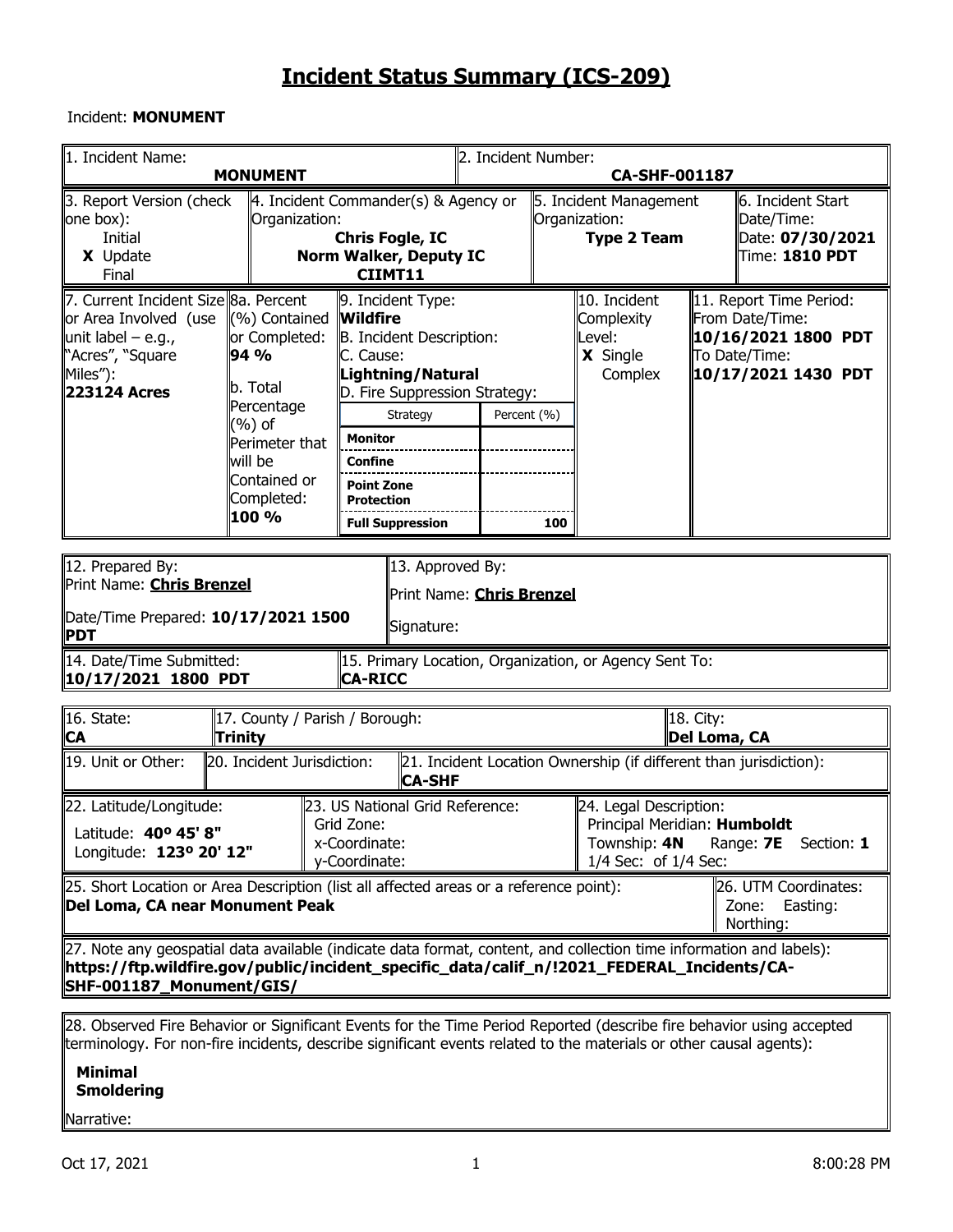#### Incident: **MONUMENT**

#### **All remaining fire activity is confined to stump holes, down heavy logs and snags.**

29. Primary Fuel Model, Materials, or Hazards Involved (hazardous chemicals, fuel types, infectious agents, radiation, etc):

**Timber (Grass and Understory) Timber (Litter and Understory) Brush (2 feet)**

#### Narrative:

**The primary carrier of fire at lower elevations is grass and shrub mix. In the mid to upper elevation the fuels are heavy forest litter with shrubs and small trees. There are pockets of heavy dead and down. Fuels are fully cured and available for ignition.**

| 30. Damage Assessment Information (summarize<br>damage and/or restriction of use or availability to | A. Structural Summary                           | B. # Threatened (up<br>to $72$ hrs) | C. $#$<br>Damaged | $D. \#$<br>Destroyed |
|-----------------------------------------------------------------------------------------------------|-------------------------------------------------|-------------------------------------|-------------------|----------------------|
| residential or commercial property, natural resources,                                              | E. Single Residences                            |                                     |                   | 20                   |
| critical infrastructure and key resources, etc):                                                    | F. Multiple Residences                          |                                     |                   | 0                    |
|                                                                                                     | G. Mixed Commercial /<br>Residential            |                                     |                   | 0                    |
|                                                                                                     | H. Nonresidential<br><b>Commercial Property</b> |                                     |                   |                      |
|                                                                                                     | I. Other Minor Structures                       |                                     |                   | 31                   |

| 31. Public Status Summary:                          |                             |                                    | 32. Responder Status Summary:               |                                 |                             |                                    |                                   |  |  |
|-----------------------------------------------------|-----------------------------|------------------------------------|---------------------------------------------|---------------------------------|-----------------------------|------------------------------------|-----------------------------------|--|--|
| C. Indicate the Number of Civilians (Public) Below: |                             |                                    | C. Indicate the Number of Responders Below: |                                 |                             |                                    |                                   |  |  |
|                                                     | Previous<br>Report<br>Total | A. $#$ this<br>Reporting<br>Period | <b>B.</b><br>Total<br>$#$ to-               |                                 | Previous<br>Report<br>Total | A. $#$ this<br>Reporting<br>Period | <b>B.</b><br>Total $#$<br>to-date |  |  |
|                                                     |                             |                                    | date                                        | D. Fatalities                   | ŋ                           |                                    |                                   |  |  |
| D. Fatalities                                       | 0                           |                                    | Ω                                           | E. With Injuries/Illness        | 14                          |                                    | 14                                |  |  |
| E. With Injuries/Illness                            |                             |                                    |                                             | F. Trapped/In Need of Rescue    | 0                           |                                    |                                   |  |  |
| F. Trapped/In Need of Rescue                        | 0                           |                                    | O                                           | G. Missing                      | 0                           |                                    |                                   |  |  |
| G. Missing                                          | O                           |                                    |                                             | H. Evacuated                    | 0                           |                                    |                                   |  |  |
| H. Evacuated                                        | O                           |                                    | Ω                                           | I. Sheltering in Place          | ŋ                           |                                    |                                   |  |  |
| I. Sheltering in Place                              | o                           |                                    | o                                           | J. In Temporary Shelters        | 0                           |                                    |                                   |  |  |
| J. In Temporary Shelters                            |                             |                                    | ŋ                                           | K. Have Received Mass           | 0                           |                                    | n                                 |  |  |
| K. Have Received Mass<br>0                          |                             | 0                                  | Immunizations                               |                                 |                             |                                    |                                   |  |  |
| Immunizations                                       |                             |                                    |                                             | L. Require Immunizations        | 0                           |                                    |                                   |  |  |
| L. Require Immunizations                            | 0                           |                                    | Ω                                           | M. In Quarantine                | 0                           |                                    |                                   |  |  |
| M. In Quarantine                                    | 0                           |                                    |                                             | N. Total # Responders Affected: | 14                          |                                    | 14                                |  |  |
| N. Total # Civilians (Public)<br>Affected:          | $\bf{0}$                    |                                    | 0                                           |                                 |                             |                                    |                                   |  |  |

| 33. Life, Safety, and Health Status/Threat Remarks:                                                                                    | 34. Life, Safety, and Health Threat<br>Management: |         |  |  |
|----------------------------------------------------------------------------------------------------------------------------------------|----------------------------------------------------|---------|--|--|
| 35. Weather Concerns (synopsis of current and predicted weather; discuss                                                               |                                                    |         |  |  |
| related factors that may cause concern):                                                                                               |                                                    | Active? |  |  |
| The upper trough off the coast is digging some and slowing, relative                                                                   | A. No Likely Threat                                |         |  |  |
| to yesterday `s model data. What this means is a general delay in<br>precipitation arriving to the inland areas, and we ve updated the | <b>B. Potential Future Threat</b>                  |         |  |  |
| forecast to reflect this. An                                                                                                           | C. Mass Notifications in Progress                  |         |  |  |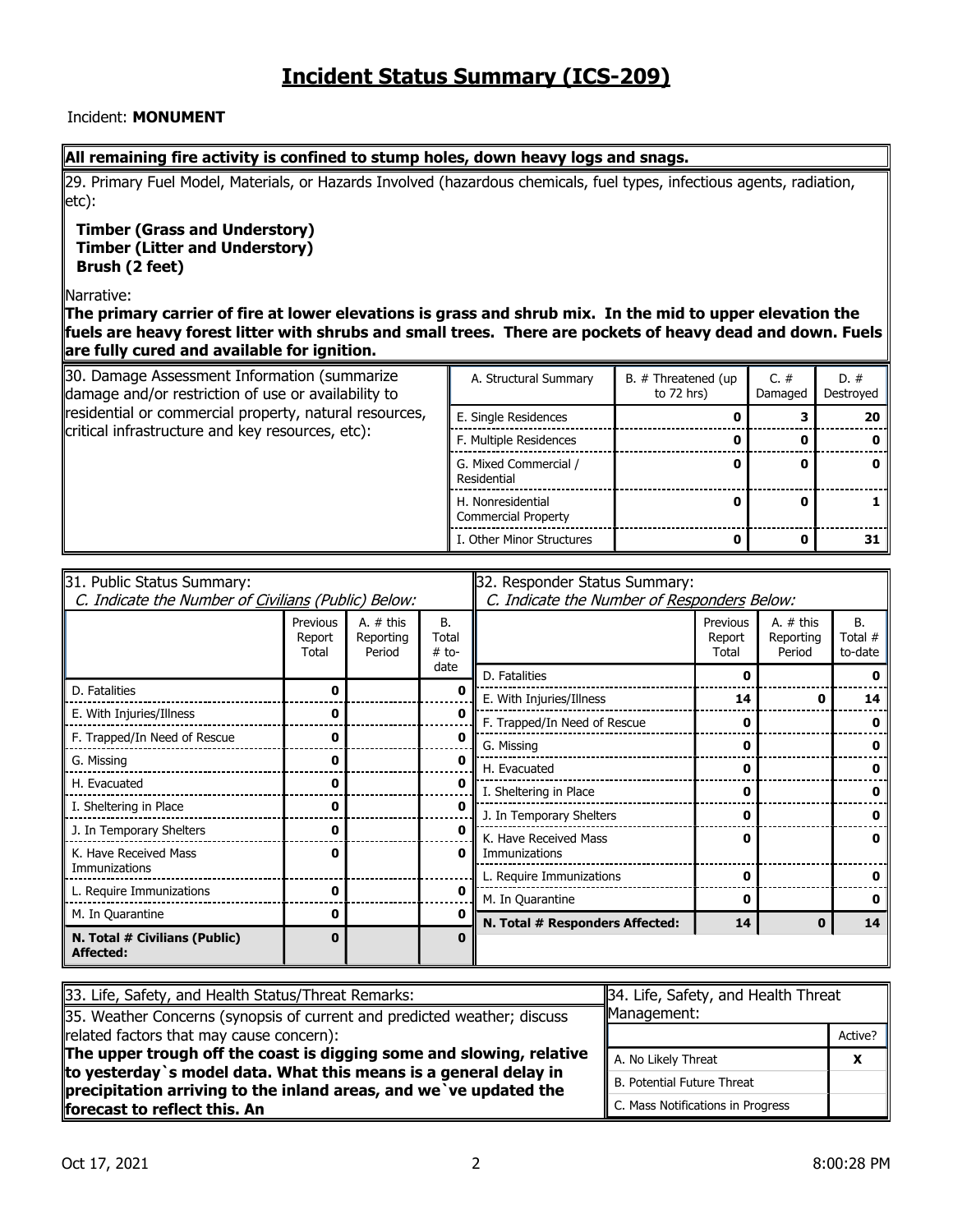### Incident: **MONUMENT**

| active and rather wet pattern has kicked off today as a cold front                                                                             |                                  | Active?      |
|------------------------------------------------------------------------------------------------------------------------------------------------|----------------------------------|--------------|
| started to move through the region. Rain has spread southeastward<br>across much of the area and will continue to shift to the southeast.      | D. Mass Notifications Completed  |              |
| Totals will range from over an inch in the mountains of Del Norte and                                                                          | E. No Evacuation(s) Imminent     |              |
| Humboldt counties to around a tenth of an inch or so in southern                                                                               | F. Planning for Evacuation       |              |
| Mendocino and Lake counties. Instability is also forecast to over the                                                                          | G. Planning for Shelter-in-Place |              |
| waters and along the coast this afternoon, but expect any thunder                                                                              | H. Evacuation(s) in Progress     |              |
| threat to be mostly confined to the coastal waters. Snow levels will                                                                           | I. Shelter-in-Place in Progress  |              |
| plummet in the wake of the front as the parent shortwave trough                                                                                | J. Repopulation in Progress      |              |
| moves overhead this evening and into tonight. Snow accumulations<br>of 1 to 2 inches from 4,500 to 5,000                                       |                                  |              |
| feet will be possible and even some slight accumulation will be                                                                                | K. Mass Immunization in Progress |              |
| possible down to 4,000 feet or so later this evening. Overnight                                                                                | L. Mass Immunization Complete    |              |
| temperatures will be quite chilly tonight, but lingering moisture and                                                                          | M. Quarantine in Progress        |              |
| low clouds in interior valleys should limit the overall threat of frost or                                                                     | N. Area Restriction in Effect    |              |
| freeze temperatures. Monday and at least the first half of Tuesday                                                                             | O. Road Closure                  | $\mathbf{x}$ |
| will remain dry and cool. A second front and stronger front is then                                                                            | P. Trail Closure                 | X            |
| forecast to move across the area later on Tuesday. Guidance                                                                                    | Q. Area Closure                  | $\mathbf{x}$ |
| continues to hint that this front may be arriving a little earlier, with<br>some light rain possible Tuesday afternoon. Regardless, this front |                                  |              |
| looks to be quite wet, with wetting rain possible in the southern part                                                                         |                                  |              |
| of the area. In addition, southerlies are forecast to be stronger with                                                                         |                                  |              |
| this front. Current guidance does suggest that winds will remain sub-                                                                          |                                  |              |
| advisory, but some gusts in the 40s will be possible over area ridges.                                                                         |                                  |              |
| Guidance continues to hint that this front may be                                                                                              |                                  |              |
| arriving a little earlier, with some light rain possible Tuesday                                                                               |                                  |              |
| afternoon. Regardless, this front looks to be quite wet, with wetting                                                                          |                                  |              |
| rain possible in the southern part of the area. In addition, southerlies                                                                       |                                  |              |
| are forecast to be stronger with this front. Current guidance does                                                                             |                                  |              |
| suggest that winds will remain sub-                                                                                                            |                                  |              |
| advisory, but some gusts in the 40s will be possible over area ridges.                                                                         |                                  |              |
| 36. Projected Incident Activity, Potential, Movement, Escalation, or Spread and influencing factors during the next                            |                                  |              |
|                                                                                                                                                |                                  |              |

operational period and in 12-, 24-, 48-, and 72-hour time frames: 12 hours: **Rain showers before 11pm, then a chance of rain and snow showers. Low around 34. Breezy, Minimal fire activity expected. Smoldering in ground fuels and standing snags continues. Potential for roll out remains as trees burnout. No expected increase in the fire perimeter. with a west wind 14 to 18 mph, with gusts as high as 24 mph. Chance of precipitation is 90%. Little or no snow accumulation expected.** 24 hours: Forecasted wetting rains expected later in the day will reduce remaining activity. **Minimal fire activity expected. Smoldering stumps holes, and standing snags expected. Mostly sunny, with a high near 48. West wind 6 to 11 mph becoming light and variable.** 48 hours: **the afternoon. Tuesday Night Rain, mainly after 11pm. Low around 36. East southeast wind 10 to**  Smoldering in areas of deep duff, stumps, and snags is possible. **Mostly sunny, with a high near 52. Light southeast wind becoming east southeast 5 to 10 mph in 15 mph, with gusts as high as 21 mph. Chance of precipitation is 90%. New precipitation amounts between a quarter and half of an inch possible.** 72 hours: **Smoldering in areas of deep duff, stumps, and snags is possible. More wetting rains will all but extinguish the fire with any heat remaining confined to stump holes and heavy dead and down. Rain before 11am, then showers likely after 11am. High near 45. Chance of precipitation is 80%. New precipitation amounts between a tenth and quarter of an inch possible.** Anticipated after 72 hours:**If weather pattern holds as forecasted, this will be a season ending series of**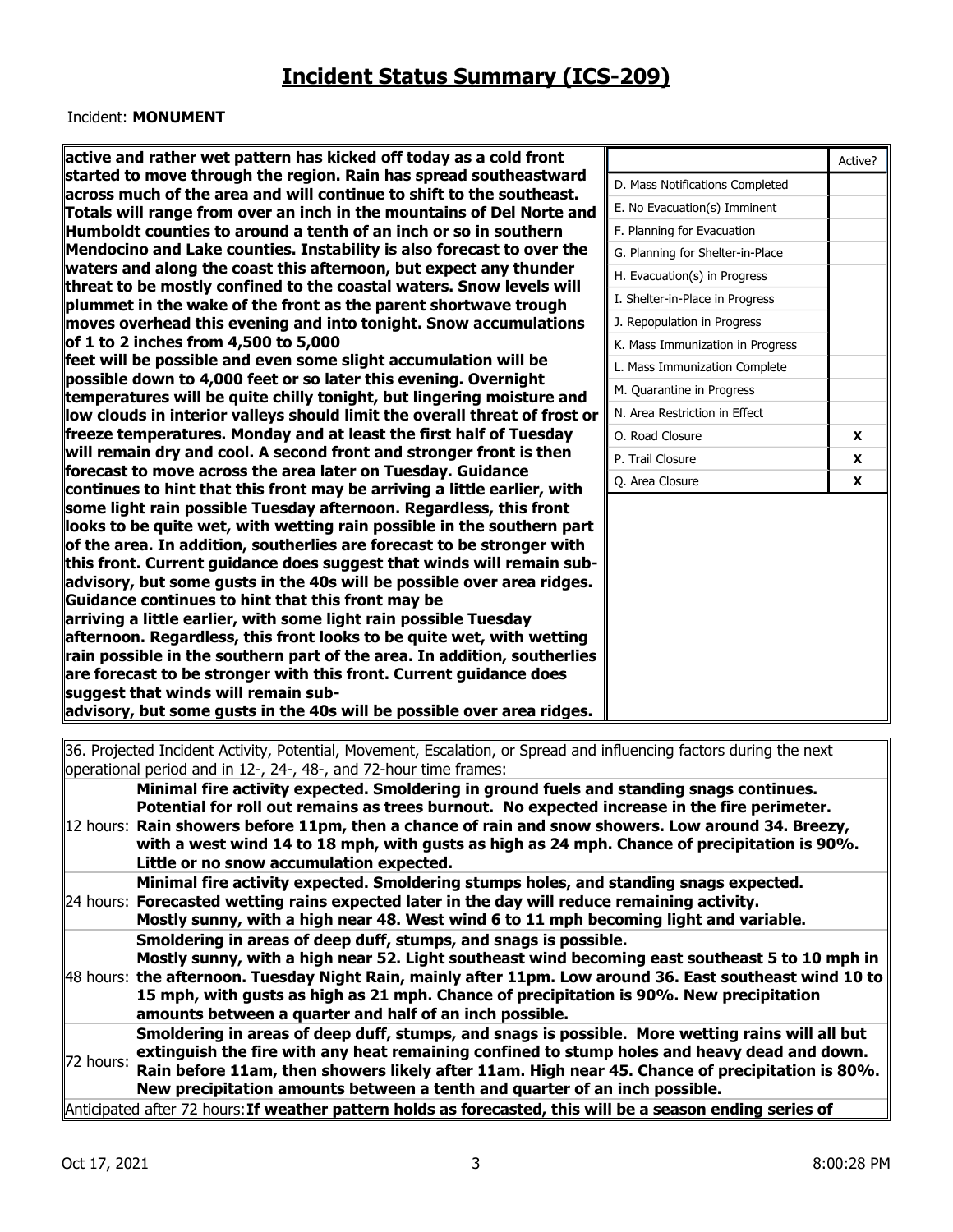### Incident: **MONUMENT**

| storms with a 7 day rainfall totals of 2-5" for most of the area and snow above<br>4000ft.                                                                                                                                                                                                                                                                                                                                                                                                                               |
|--------------------------------------------------------------------------------------------------------------------------------------------------------------------------------------------------------------------------------------------------------------------------------------------------------------------------------------------------------------------------------------------------------------------------------------------------------------------------------------------------------------------------|
| 37. Strategic Objectives (define planned end-state for incident):                                                                                                                                                                                                                                                                                                                                                                                                                                                        |
| Management Objectives:<br>Ensure safety for firefighters and the public through hazard recognition and application of the risk<br>management process.                                                                                                                                                                                                                                                                                                                                                                    |
| Protect property - both public and private - including the following assets: Hwy 299 corridor, commercial<br>timber lands, natural resource values of Trinity Alps Wilderness, designated wild and scenic rivers and<br>inventory roadless areas.                                                                                                                                                                                                                                                                        |
| Mitigate the spread of Covid-19, abiding by local measures, and enforcing and instituting 2020<br>precautions.                                                                                                                                                                                                                                                                                                                                                                                                           |
| Integrate with cooperating agencies to protect private and public property of Junction City, Burnt Ranch,<br>Trinity Village, Hayfork and Hyampom.                                                                                                                                                                                                                                                                                                                                                                       |
| $\ $ This is a full suppression incident. Roads, ridges, and other natural or manmade breaks and features will<br>be utilized to increase holding opportunities to keep the fire as small as possible.                                                                                                                                                                                                                                                                                                                   |
| <b>Operational Objectives:</b><br>Protect values of concern by ensuring fire remains in current footprint.                                                                                                                                                                                                                                                                                                                                                                                                               |
| $\,$ Provide aerial resources for initial attack within the Temporary Flight Restriction area.                                                                                                                                                                                                                                                                                                                                                                                                                           |
| Coordinate with resource advisors to minimize natural and cultural resource damage. Conduct suppression<br>$\,$ repair activities in line with the objectives identified in the Fire Suppression Repair Plan.                                                                                                                                                                                                                                                                                                            |
| 38. Current Incident Threat Summary and Risk Information in 12-, 24-, 48-, and 72-hour timeframes and beyond.<br>Summarize primary incident threats to life, property, communities and community stability, residences, health care<br>facilities, other critical infrastructure and key resources, commercial facilities, natural and environmental resources,<br>cultural resources, and continuity of operations and/or business. Identify corresponding incident-related potential<br>economic or cascading impacts: |
| Rain has begun over the fire area and indications are the storm is slowing down and rainfall<br>could be higher then originally forecast.                                                                                                                                                                                                                                                                                                                                                                                |
| Communities: Numerous communities were affected by the fire and as the fire threat continues<br>to diminish, the main threat will be unstable slopes and hazard trees near homes and critical<br>travel routes. Emergency suppression repair work is being done to stabilize areas that were<br>impacted by suppression activities, but a threat of mud and debris flows from late fall and winter<br>rains could heavily impact these areas before the work can be completed.                                           |
| Commercial: Recreation industry, including river rafting, guide operations, fishing and hunting,<br>and tourism continue to be impacted by the closures. These closures reduces the number of<br>12 hours:<br>people visiting the area effecting tax revenue and sales at local business that count on income<br>related to these outdoor activities.                                                                                                                                                                    |
| Infrastructure: PG&E Transmission lines, PG&E and Trinity County PUD distribution lines, PG&E<br>substations, domestic water sources including streams, rivers, and wells. Hazard trees and the<br>movement of burned unstable slopes could impact the 299 which is the major East/West travel<br>corridor to the coast. Any heavy rains could cause serious impacts to highway.<br><b>Natural resources: Trinity Alps Wilderness.</b>                                                                                   |
| Threatened and Endangered Species and habitat: Northern Spotted Owl, Fisher, Coho Salmon,<br><b>Chinook Salmon.</b>                                                                                                                                                                                                                                                                                                                                                                                                      |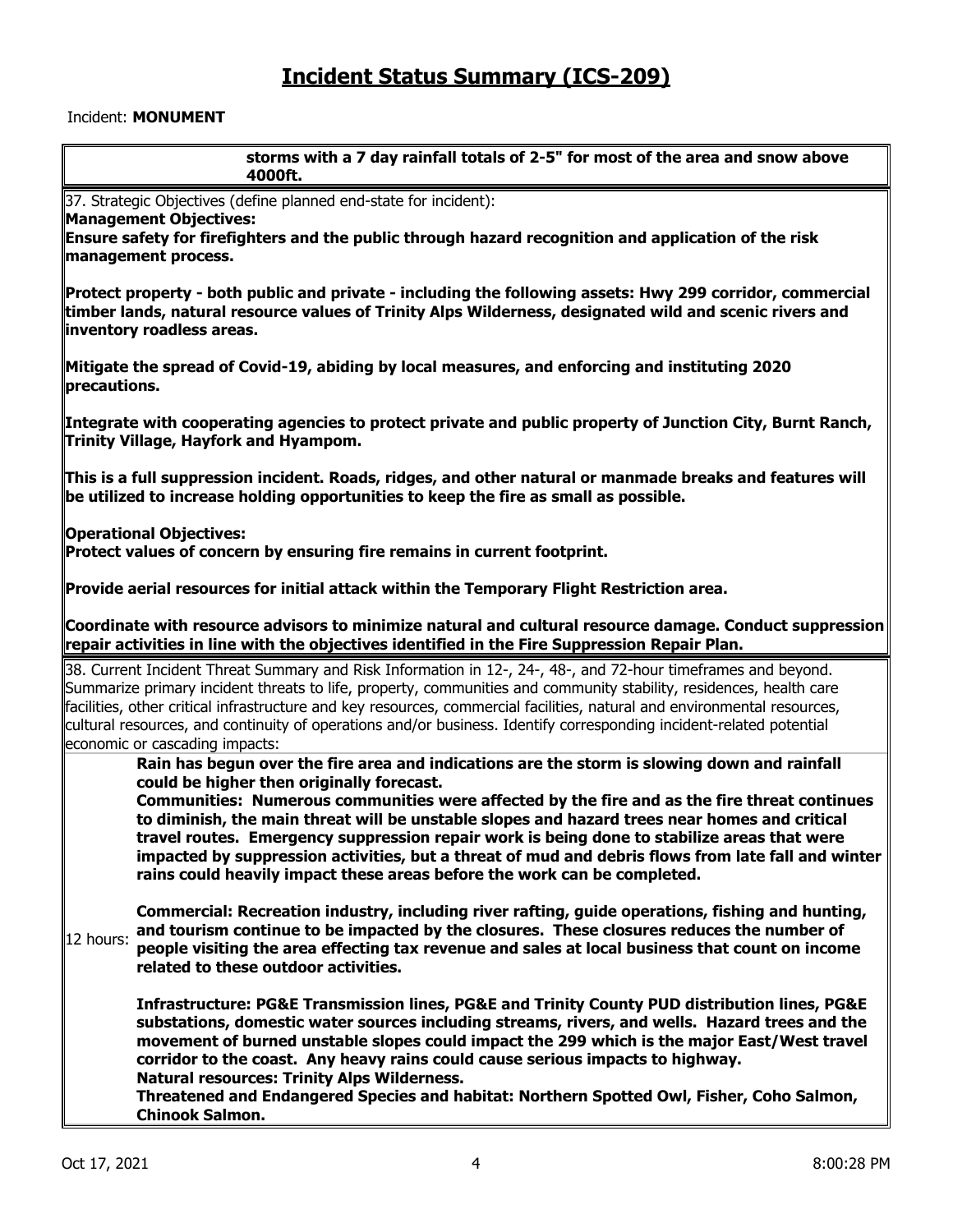#### Incident: **MONUMENT**

**Watersheds: Mainstem and East Fork North Fork Trinity River watershed with anadromous fish habitat.** 

**Cultural: Archeologic sites including historic and pre-historic. Native American cultural, ceremonial, and botanical sites.** 

24 hours: **heaviest totals on western flanks of the fire and diminishing to the east. This could cause Threats continue to remain but they will be unrelated to the fire and more focused on the possibility of storms causing mud/debris flows and trees falling during wind events. Rain arrives movement of the unstable burned slopes and effecting travel corridors and infrastructure. Theses conditions could also make driving hazardous.**

**48 hours:** All threats remain and could increase as the hydrophobic soils begin to absorb rain and become **about saturated. This heavier rain should be arriving late Tuesday and into Wednesday morning.** 

72 hours: **This rain could be locally heavy at times. With more rain in the forecast through out the week.** Anticipated after 72 hours:**All areas previously discussed could still be impacted. Week long series of wetting rains is now forecast and guidance is indicating possibility of rain and snow mixed.**

39. Critical Resource Needs in 12-, 24-, 48-, and 72-hour timeframes and beyond to meet critical incident objectives. List resource category, kind, and/or type, and amount needed, in priority order:

12 hours: **4 -T2 Handcrews and 2 -HEQB** 

24 hours: **Critical resource needs for the incident.**

48 hours: 72 hours:

Anticipated after 72 hours:

40. Strategic Discussion: Explain the relation of overall strategy, constraints, and current available information to:

1) critical resource needs identified above,

2) the Incident Action Plan and management objectives and targets,

3) anticipated results.

Explain major problems and concerns such as operational challenges, incident management problems, and social, political, economic, or environmental concerns or impacts.

**Monitoring the fire line that is located in the wilderness as well as patrolling other areas of the fire. Fire continues to smolder on most divisions, away from control lines and should continue to diminish and could be almost fully extinguished with the forecasted series of rain events. The current strategy being implemented is prioritized in the following order: life, structure defense/perimeter control, suppression rehab and hazard tree mitigation. The overall objective is meet strategic goals while also targeting a transfer of the incident to a local organization in the next 7 days. This is dependent on maintaining the current workforce through replacement of resources as they time out and increasing some specific resource types to meet the need of the suppression rehab standards. Approximately 51% suppression repair lines have been repaired including hazard tree mitigation and 162 miles remain.** 

41. Planned Actions for Next Operational Period:

**Monitor for fire threats in a effort to keep fire within containment lines, minimizing impacts values at risk. Increase containment of open fire line where safe to do so. Repair damage, minimizing negative environmental effects by stabilizing soil conditions and erosion along with restoring resource conditions caused by fire suppression activities following Suppression Repair Plan standards and remove hazard snags along road corridors. Continue to search for unidentified suppression repair needs. Backhaul excess equipment.** 

42. Projected Final Incident Size/Area (use unit label – e.g., "Acres", "Square Miles"): **225,000**

43. Anticipated Incident Containment or Completion Date: **11/01/2021**

44. Projected Significant Resource Demobilization Start Date:

45. Estimated Incident Costs to Date: **\$160,554,021.00**